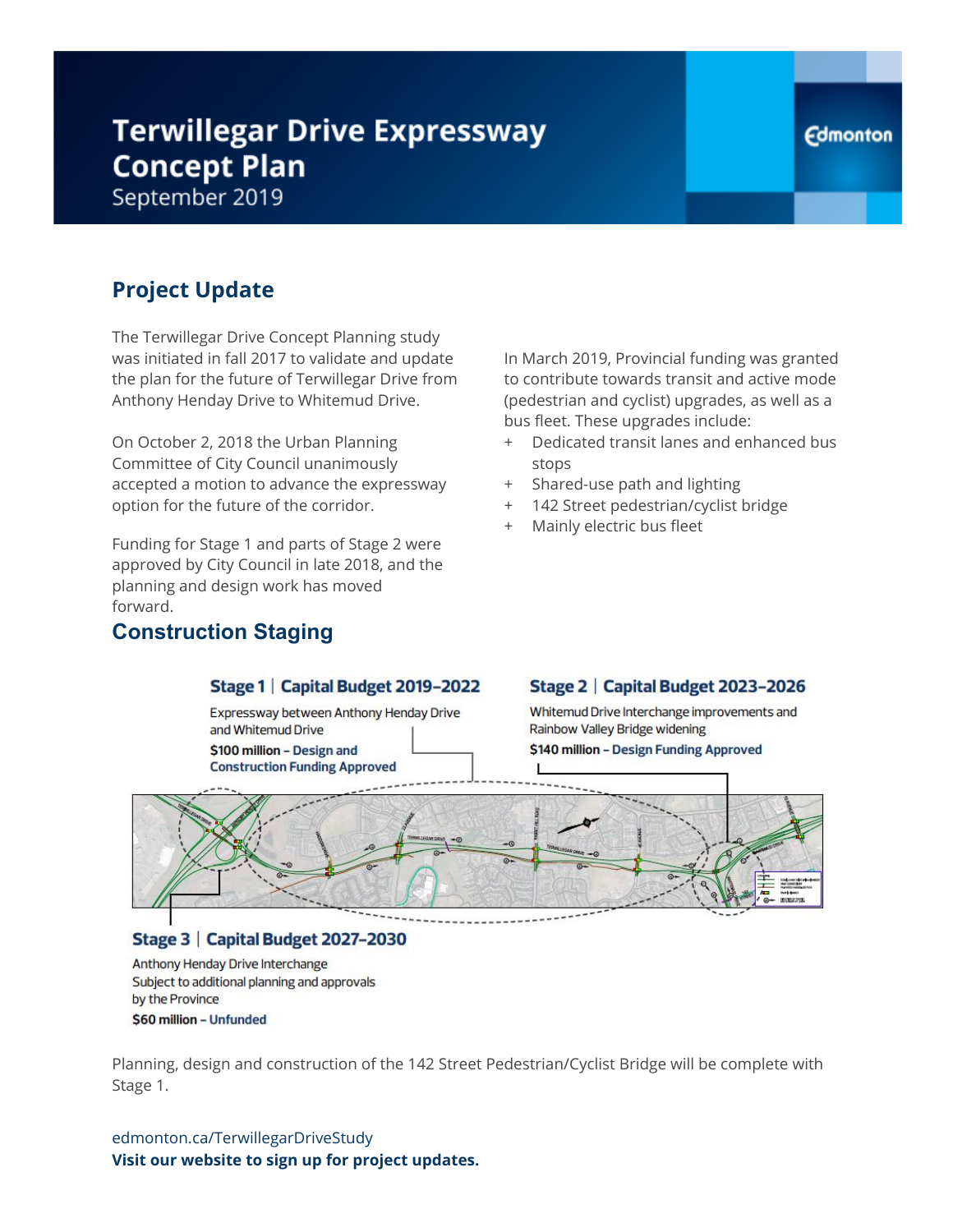### **What We Heard During Phase 2 Engagement**

The table summarizes the feedback received during Phase 2 engagement (November-December 2018) and how it has been considered as part of the planning and design process.

| <b>What We Heard</b>                                                                                                                                                                                                                                                                                                                                                                                                                                        | <b>What We Did</b>                                                                                                                                                                                                                                                                                                                                                                                                                                                                                                                                                                                                                                   |  |
|-------------------------------------------------------------------------------------------------------------------------------------------------------------------------------------------------------------------------------------------------------------------------------------------------------------------------------------------------------------------------------------------------------------------------------------------------------------|------------------------------------------------------------------------------------------------------------------------------------------------------------------------------------------------------------------------------------------------------------------------------------------------------------------------------------------------------------------------------------------------------------------------------------------------------------------------------------------------------------------------------------------------------------------------------------------------------------------------------------------------------|--|
| <b>Vehicle Traffic</b>                                                                                                                                                                                                                                                                                                                                                                                                                                      |                                                                                                                                                                                                                                                                                                                                                                                                                                                                                                                                                                                                                                                      |  |
| Improve traffic flow<br>$^{+}$<br>Construct improvements quickly                                                                                                                                                                                                                                                                                                                                                                                            | Improvements will increase roadway capacity and reduce<br>$^{+}$<br>congestion<br>Stage 1 funding approved and construction is anticipated for<br>$^{+}$<br>2021/2022                                                                                                                                                                                                                                                                                                                                                                                                                                                                                |  |
| <b>Landscape Naturalization</b>                                                                                                                                                                                                                                                                                                                                                                                                                             |                                                                                                                                                                                                                                                                                                                                                                                                                                                                                                                                                                                                                                                      |  |
| Desire for additional trees in open area and between<br>road and shared-use path (SUP)<br>Feedback about safety (impact to sightlines),<br>$+$<br>maintenance and species of tree planting                                                                                                                                                                                                                                                                  | Added boulevard trees on crossing roadways<br>+<br>Assessing where and what types of trees to plant (will be<br>$^{+}$<br>confirmed during design)                                                                                                                                                                                                                                                                                                                                                                                                                                                                                                   |  |
| 142 Street Pedestrian/Cyclist Bridge                                                                                                                                                                                                                                                                                                                                                                                                                        |                                                                                                                                                                                                                                                                                                                                                                                                                                                                                                                                                                                                                                                      |  |
| Prioritize cost, safety and consistency with existing<br>$^{+}$<br>bridge over Terwillegar Drive<br>Desire for additional bridges over Terwillegar Drive<br>$^{+}$<br>at major intersections for safety<br><b>Transit</b><br>Mix of perspectives:<br>$^{+}$<br>Bus lane will improve transit use and experience<br>Bus lane will be underused and increase traffic<br>congestion and delays<br>Consider safety, access and amenities at bus stops<br>$^{+}$ | What We Heard will be considered as planning and design<br>$^{+}$<br>begins<br>Further engagement opportunities are planned over the next<br>$^{+}$<br>year<br>Additional bridge locations are not included in the scope of the<br>$^{+}$<br>project<br>Included separated transit lanes with bus-specific traffic signals<br>$^{+}$<br>Added additional upgrades to bus stops<br>$^{+}$<br>Accessing the traffic and transit impacts using traffic modelling<br>$\begin{array}{c} + \end{array}$<br>software<br>Anticipating two rapid bus services using Terwillegar Drive,<br>following Stage 1 construction, made up of mostly electric<br>buses |  |
| <b>Shared-Use Path (SUP)</b>                                                                                                                                                                                                                                                                                                                                                                                                                                |                                                                                                                                                                                                                                                                                                                                                                                                                                                                                                                                                                                                                                                      |  |
| North of 40 Avenue, preference for shared-use path<br>to go around Bulyea Heights neighbourhood<br>(Brookview)<br>Provide access to commercial and residential areas<br>and to existing SUPs<br>Consider safety of users in design (separate SUP<br>$^{+}$<br>from vehicles with space or barrier)<br>Minimize impacts to traffic flow<br>$^{+}$                                                                                                            | Selected SUP location that goes around the Bulyea Heights<br>$^{+}$<br>neighbourhood (Brookview)<br>Added additional connections to commercial and residential<br>areas, and existing paths<br>Included SUP crossings on both sides of all crossing roadways<br>$^{+}$<br>SUP meets design standards and is separated by a 4m or<br>greater boulevard where possible, and may include railings in<br>some areas                                                                                                                                                                                                                                      |  |
| Some feel no SUPor bike route is necessary<br>$^{+}$                                                                                                                                                                                                                                                                                                                                                                                                        |                                                                                                                                                                                                                                                                                                                                                                                                                                                                                                                                                                                                                                                      |  |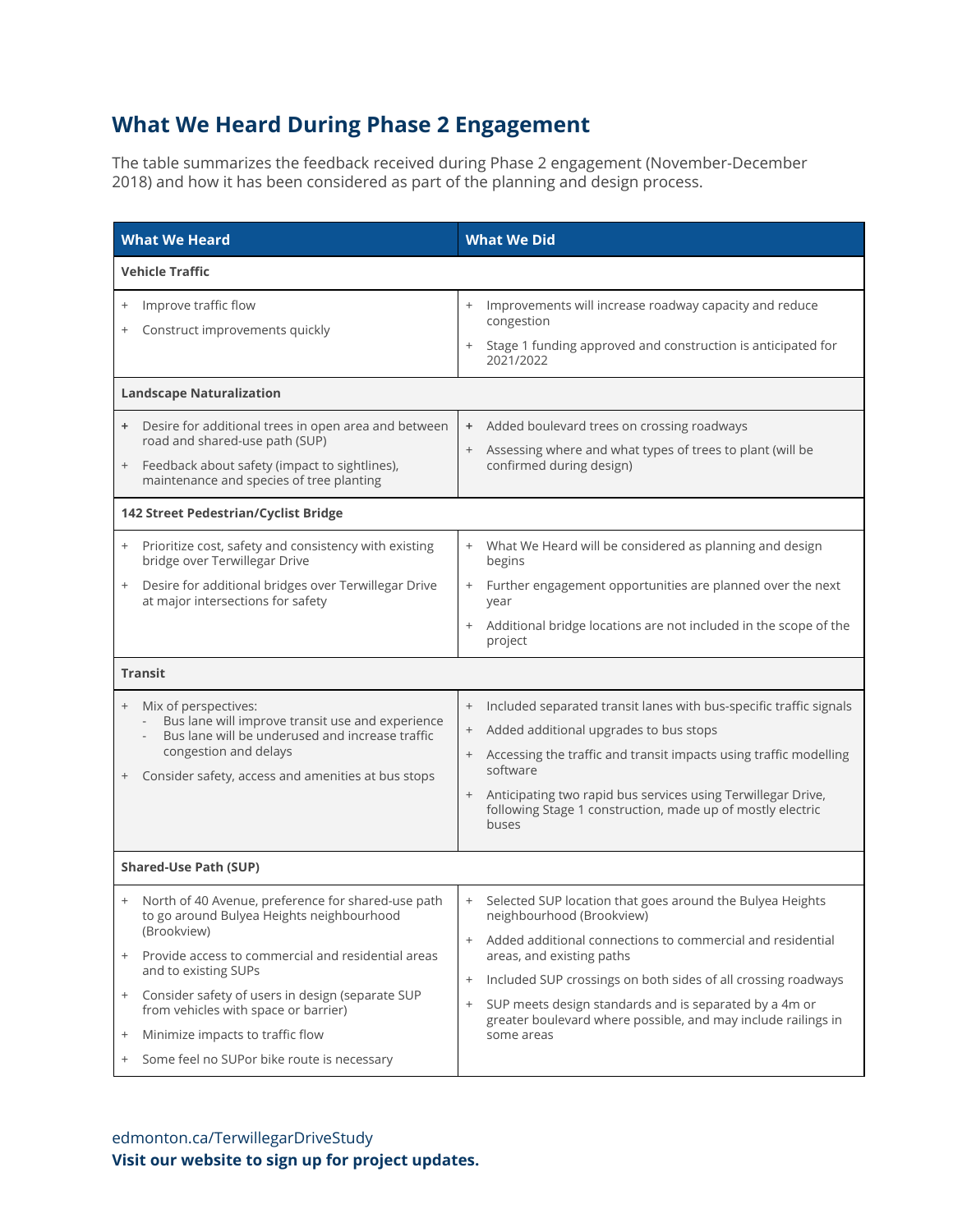### **Expressway Concept Overview**

#### **Motorist**

Widening of roadway and intersections:

- + Six lanes for drivers (three in each direction)
- + Additional left and right turning lanes at all crossing roadways
- + Traffic signals that separate the buses from general traffic (currently assessing the use of Adaptive Traffic Signal Controls)
- + Upgrades will allow for more traffic while easing congestion
	- Over 50% more traffic than today's volumes (up to 65,000 vehicles/day)
	- Traffic congestion and delays will be reduced at key locations on Terwillegar Drive

#### **Pedestrian/Cyclist**

- + North-south shared-use path along the east side of Terwillegar Drive between Haddow Drive to the planned location of the 142 Street pedestrian/cyclist bridge
	- Design minimizes impacts to trees and need for retaining walls
	- Includes connections to bus stops, commercial/residential areas and existing SUP network
	- Includes lighting
	- Railing provided, where needed
- + East-west shared-use paths
	- Run along both sides of Haddow Drive, 23 Avenue, Rabbit Hill Road and 40 Avenue at the crossings

#### **142 Street Pedestrian/Cyclist Bridge**

- + Funding has been approved for planning, design and construction within the 2019-2022 Capital Budget
- + Planning and design to begin soon
- + Further engagement opportunities are being planned; public input will be considered

#### **Transit**

- + Separated bus lanes (northbound and southbound) from Anthony Henday Drive to Whitemud Drive
- + Bus lanes separated from traffic with a raised concrete median
- + Signals separate the buses from general traffic
- + Upgrades align with the City's long-term growth plan, City Plan and the Mass Transit Study, which identify Terwillegar Drive as a future mass transit route
- + Upgrades support a safe, convenient, reliable and fast transit service, connecting Southwest Edmonton to major destinations in the city

#### **Rapid Bus Transit Service**

- + Rapid bus service will be introduced when Stage 1 construction is completed
- Service will connect the location of the future Ambleside Park & Ride with South Campus LRT Station
- + Two services are anticipated:
	- Limited Stop service: stops at Ambleside, Haddow Drive, 23 Avenue, Leger Transit Centre, Rabbit Hill Road and 40 Avenue
	- Super Express service: from Ambleside to South Campus with one stop at 23 Avenue

#### **Landscape Naturalization**

- + Boulevard trees included along all crossing roadways (e.g., 23 Avenue, Rabbit Hill Road)
- + Preferences for tree locations includes the median and boulevards as shown
- + The project team is assessing where and what types of trees to plant

edmonton.ca/TerwillegarDriveStudy **Visit our website to sign up for project updates.**